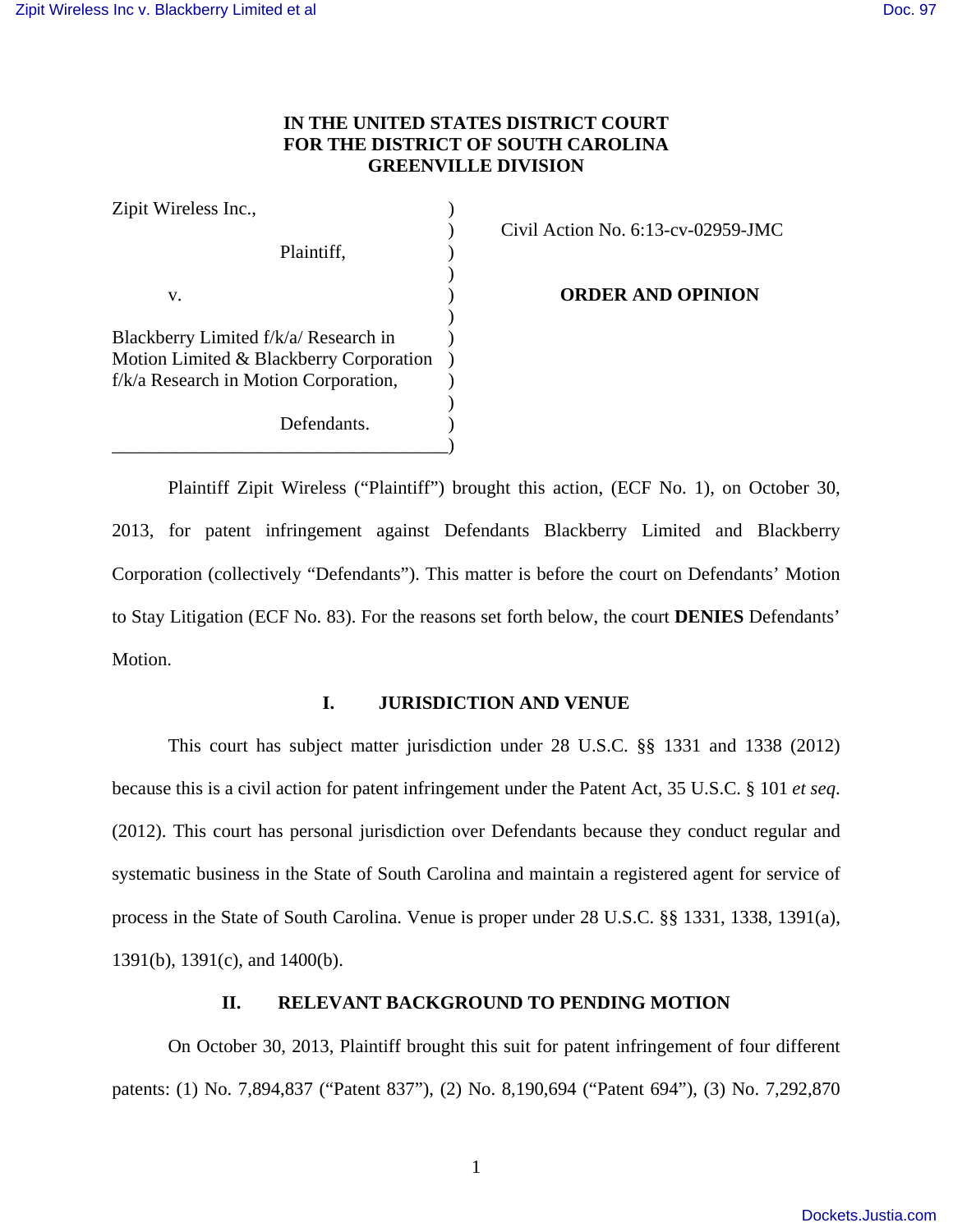("Patent 870"), and (4) No. 8,086,678 ("Patent 678"). (ECF No. 28.) Trial was originally set for December 7, 2015. (ECF Nos. 31, 77.) In preparation for trial, the parties exchanged infringement contentions, invalidity contentions, claim constructions for the disputed claim terms, and filed the Joint Claim Construction and Pre-Hearing Statement. (ECF No. 77 at 2.) Further, the parties produced documents and participated in written discovery, but did not take depositions. (*Id.*) However, the parties agreed to stay litigation until two weeks after the final decision by the United States Patent and Trademark Office's ("USPTO") Patent Trial and Appeal Board ("PTAB") for the *Inter Partes Review*<sup>1</sup> ("IPR") of Plaintiff's four patents. (ECF No. 63.) The PTAB found (1) all of Patent 870's claims were valid, (2) all of Patent 837's claims were valid, (3) claims 1, 2, 5, and 7 of Patent 678 were invalid, and (4) claims 1, 2, 4, 5, 6, and 7 of Patent 694 were invalid. (ECF No. 77 at 3.)

Defendants appealed the PTAB's decision to the United States Court of Appeals for the Federal Circuit ("Federal Circuit").<sup>2</sup> Defendants now file another Motion to Stay pending the Federal Circuit's decision. (EFC No. 83.) In response, Plaintiff files an Opposition to Defendants' Motion to Stay. (ECF No. 90.) If Defendants' Motion to Stay is granted, "the '[p]arties ready for Jury Selection followed by Trial' deadline would be no earlier than June 12, 2017." (ECF No. 77 at 5.)

### **III. LEGAL STANDARD**

Although a motion to stay is not expressly addressed in the Federal Rules of Civil

<sup>&</sup>lt;sup>1</sup> "*Inter partes review* is a trial proceeding conducted at the [PTAB] to review the patentability of one or more claims in a patent only on a ground that could be raised under [35 U.S.C.] §§ 102 or 103, and only on the basis of prior art consisting of patents or printed publications." USPTO, *Inter Partes Review*, http://www.uspto.gov/patents-application-process/appealing-patentdecisions/ trials/inter-partes-review (last visited June 21, 2016).

<sup>&</sup>lt;sup>2</sup> "An applicant who is dissatisfied with the final decision in an appeal to the Patent Trial and Appeal Board under [35 U.S.C. §] 134(a) may appeal the Board's decision to the United States Court of Appeals for the Federal Circuit." 35 U.S.C. § 141(a) (2012).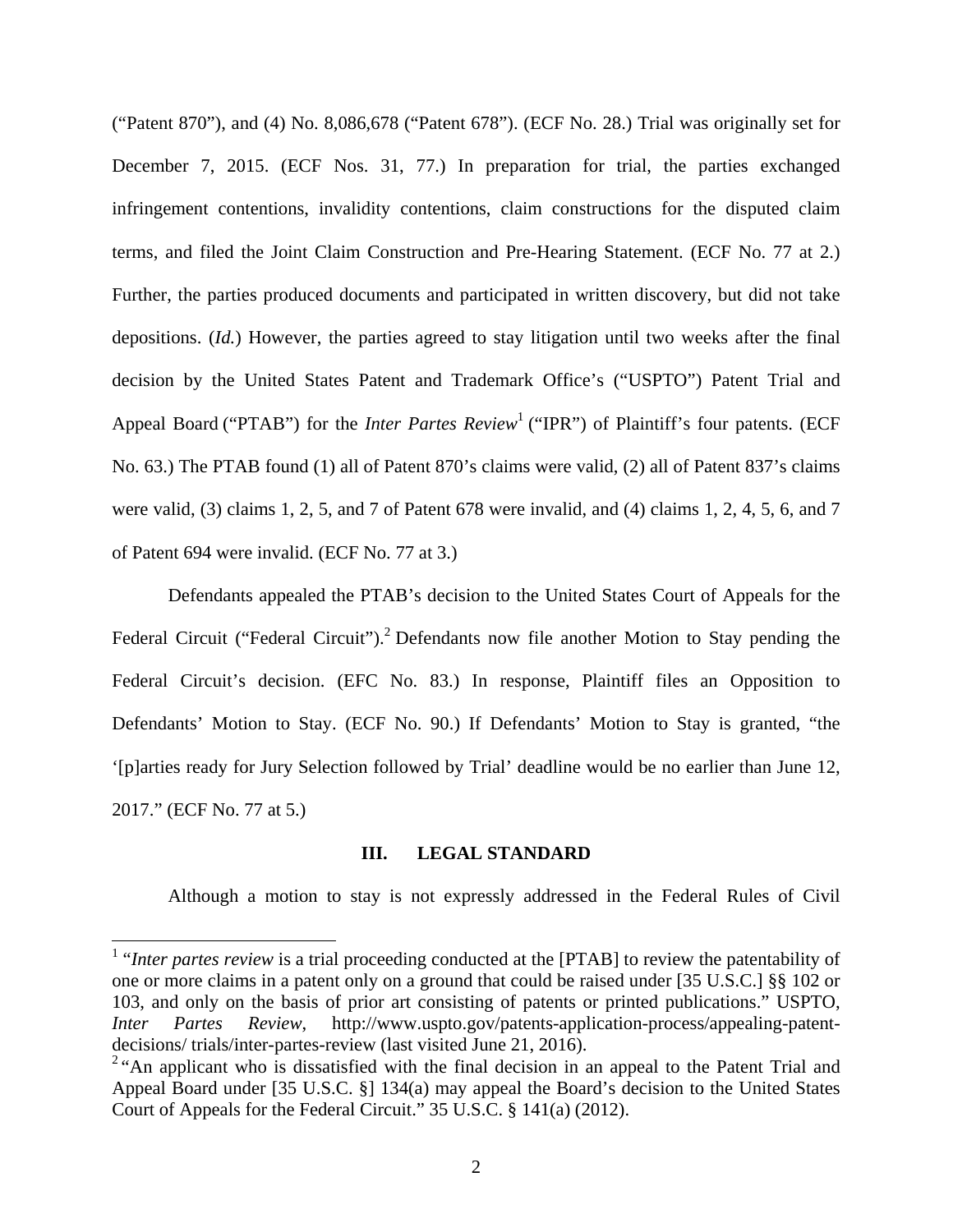Procedure, it is a power inherent to the courts "under their general equity powers and in the efficient management of their dockets." *Williford v. Armstrong World Industries, Inc.*, 715 F.2d 124, 127 (4th Cir. 1983). The moving party seeking the motion to stay has the burden of proof to "justify [its motion] by clear and convincing circumstances outweighing potential harm to the party against whom it is operative." *Williford*, 715 F.2d at 127.

Under the Leahy-Smith America Invents Act ("America Invents Act"):

If a party seeks a stay of a civil action alleging infringement of a patent under section 281 of title 35, United States Code, relating to a transitional proceeding for that patent, the court shall decide whether to enter a stay based on-- (A) whether a stay, or the denial thereof, will simplify the issues in question and streamline the trial; (B) whether discovery is complete and whether a trial date has been set; (C) whether a stay, or the denial thereof, would unduly prejudice the nonmoving party or present a clear tactical advantage for the moving party; and (D) whether a stay, or the denial thereof, will reduce the burden of litigation on the parties and on the court.

Leahy-Smith America Invents Act, Pub. L. No. 112-29, § 325, 125 Stat. 284, 307 (2011); *see*

*VirtualAgility Inc. v. Salesforce.com*, 759 F.3d 1307, 1313 (Fed. Cir. 2014).

 When addressing a motion to stay for an IPR, this court has considered "(1) reduction of the burden on the parties and the court; (2) the stage of the litigation; and (3) any undue prejudice caused by the stay to the non-moving party." *Pleasurecraft Marine Engine Co. v. Indmar Prods. Co.*, No. 8:14-cv-04507-MGL, 2015 U.S. Dist. LEXIS 122431, at \*2-3 (D.S.C. Sep. 15, 2015); *see Graham-White Mfg. Co. v. Ell-Con Nat'l, Inc.*, No. 6:05-0396-HFF-WMC, 2006 U.S. Dist. LEXIS 68754, at \*4–5 (D.S.C. Sep. 22, 2006).

 Regarding a motion to stay pending appellate review of an IPR, neither this court nor the Federal Circuit has specifically addressed the factors that courts should analyze. Therefore, the court will consider the factors set out in both the America Invents Act and *Pleasurecraft*, as well as exercise the court's discretion to analyze the totality of the circumstances. *Universal Elecs.,*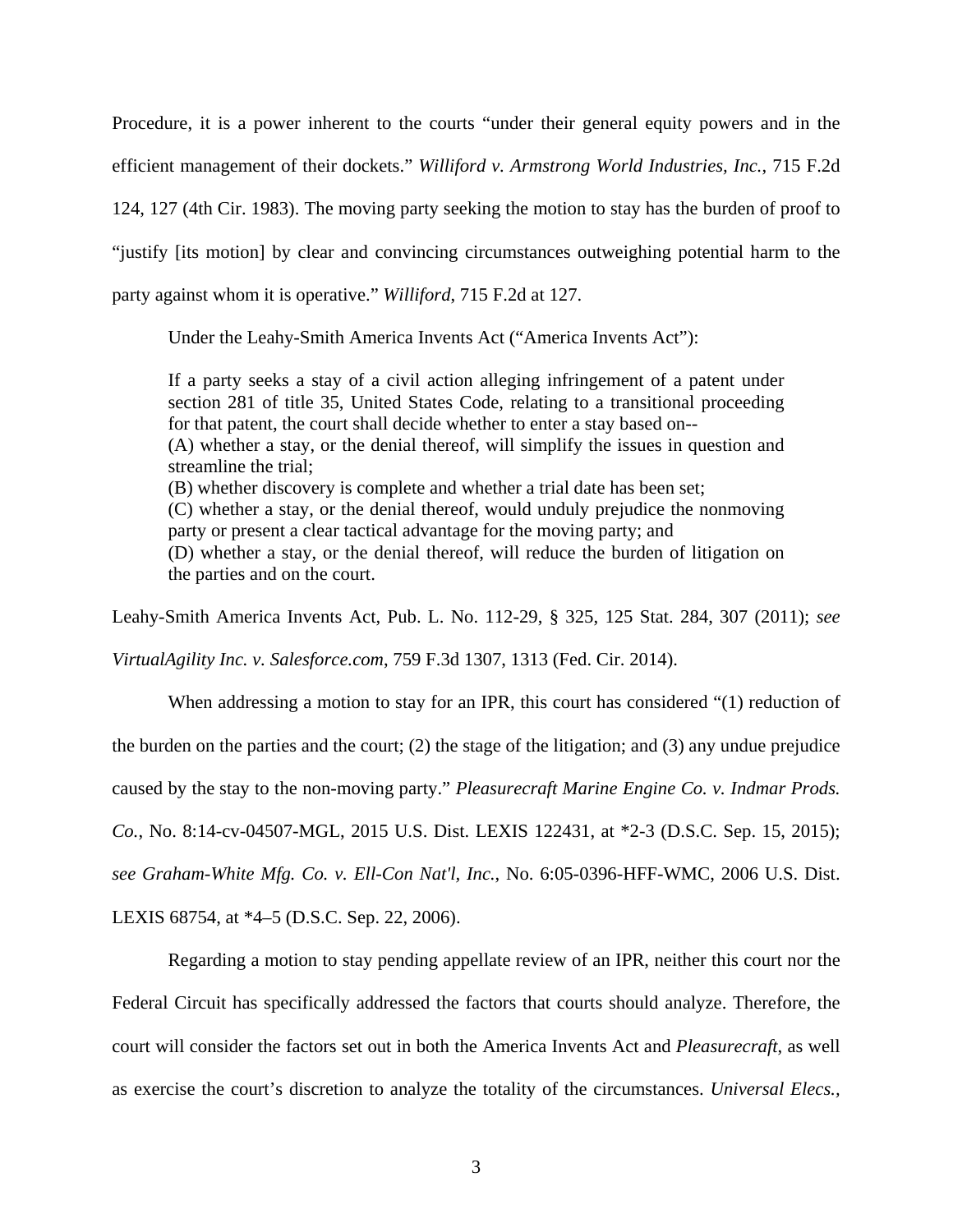*Inc. v. Universal Remote Control, Inc.*, 943 F. Supp. 2d 1028, 1031 (C.D. Cal. 2013). In exercising its discretion, the court must weigh the competing interests of itself, counsel, and litigants and maintain an even balance between all parties. *See Landis v. N. Am. Co.*, 299 U.S. 248, 254-55 (1936). Therefore, although courts tend to rule in favor of a stay for IPRs, this court is not required to do so.

### **IV. ANALYSIS**

First, the court addresses whether granting the stay will simplify the issues in question, streamline the trial, and reduce the burden of litigation on the parties and the court. When a court is considering a motion to stay pending the IPR by the PTAB, these factors generally weigh in favor of granting a stay because (1) the claims may be invalidated, rendering the claims moot and further litigation unnecessary, and (2) the analysis may provide insight to the court for claim construction issues. *See Canvs Corp. v. United States*, 118 Fed. Cl. 587, 592-93 (2014). However, this court is considering a Motion to Stay pending *appellate review* of the IPR. The court has previously granted two Motions to  $Stay<sup>3</sup>$  for the IPR, (ECF Nos. 55, 63), which has already simplified the issues. Another stay would leave the parties to wait  $18$  months<sup>4</sup> for the Federal Circuit to decide either to (1) affirm, (2) reverse (3) remand or (4) modify. 35 U.S.C. § 203(b) (2012). Upon the Federal Circuit's decision, the parties would then have to wait for the appeal period to pass, *id.*, and the USPTO may need to take further action, which would again delay this case. This case has already been pending for over two and a half years and a further delay would increase the burden on the parties and the court.

<sup>&</sup>lt;sup>3</sup> Parties were ordered to stay the proceedings pending the IPR review, and two weeks after the IPR review.

<sup>&</sup>lt;sup>4</sup> "[T]he final determination in an inter partes review [is to] be issued not later than 1 year after the date on which the Director notices the institution of a review under this chapter, except that the Director may, for good cause shown, extend the 1-year period by not more than 6 months . . . ." 35 U.S.C. § 316(a)(11) (2012).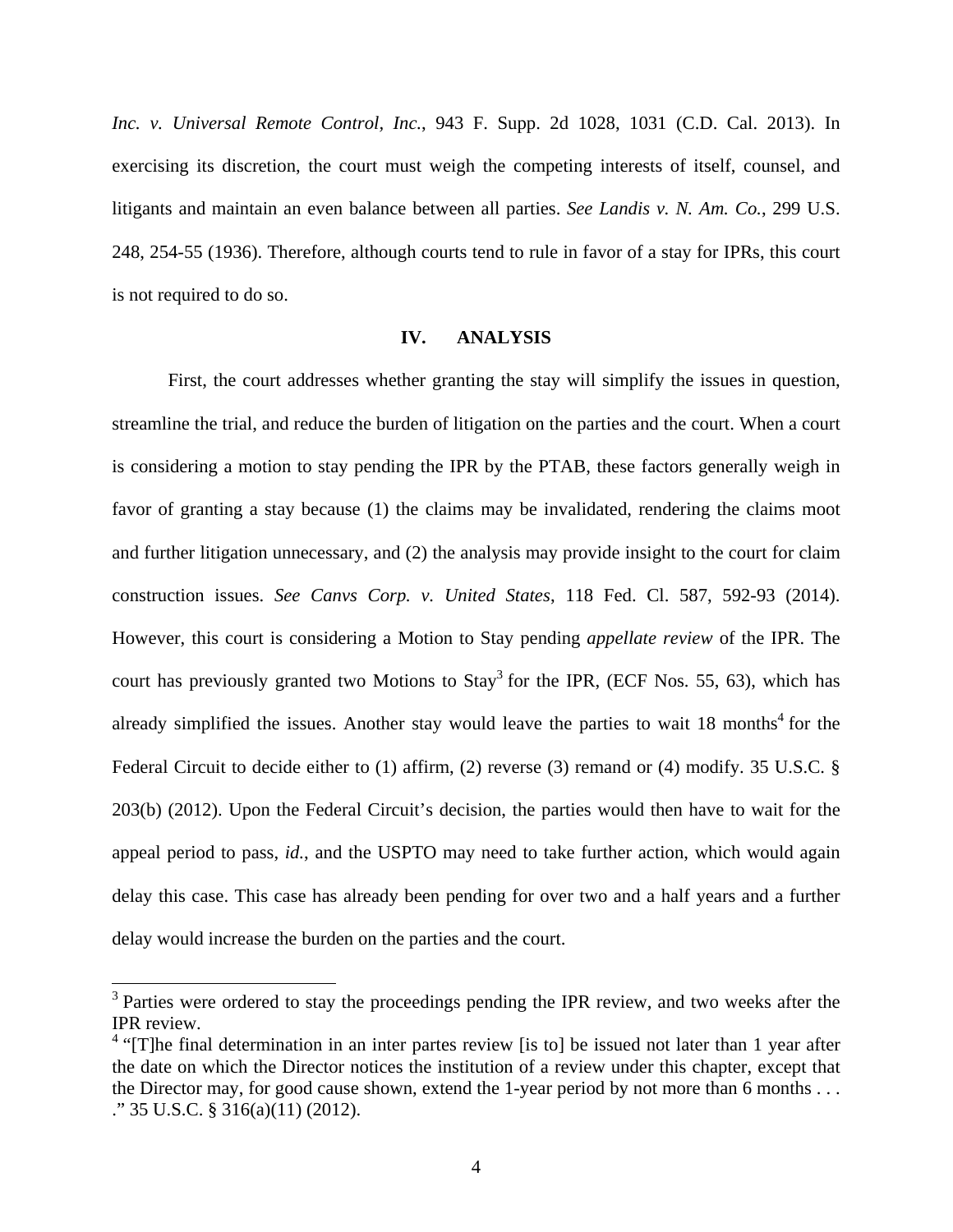Second, the court addresses whether the stage of the litigation, specifically the stage of discovery and the trial date, weighs in favor of granting a stay. Although discovery is not complete, this case is far from being in the "early stages." *See Pleasurecraft Marine Engine Co.,*  No. 8:14-cv-04507-MGL, 2015 U.S. Dist. LEXIS 122431, at \*3. According to the most recent status update, the parties exchanged infringement contentions, invalidity contentions, claim constructions for the disputed claim terms, and filed the Joint Claim Construction and Pre-Hearing Statement. (ECF No. 77 at 2.) The parties produced documents and participated in written discovery, but did not take depositions.<sup>5</sup> (*Id.*) A trial date was originally set for December 7, 2015. (ECF Nos. 31, 77.) Further, the court notes that a Motion for Extension of Time (ECF No. 7), an Amended Scheduling Order (ECF No. 31), and two Motions to Stay Litigation (ECF Nos. 55, 63), have already been granted. Although discovery is not complete and a trial date is not currently set, the court exercises its discretion to find that the stage of litigation weighs in favor of denying the Motion to Stay.

Finally, the court considers whether the Motion to Stay should be denied based on a clear tactical advantage for the moving party or undue prejudice to the nonmoving party. When addressing tactical advantage, courts will look at the timing of the request for a stay. *See Belden Techs. Inc.*, No. 08-63-SLR, 2010 U.S. Dist. LEXIS 90960, 8–9. Since the Defendants filed their request for review by the Federal Circuit and their Motion to Stay within a valid timeframe, the court does not find that Defendants filed their Motion for an inappropriate tactical advantage. When determining undue prejudice, courts typically look at (1) the status of the review proceedings (2) the relationship of the parties and (3) other issues. *See Belden Techs. Inc. v.* 

<sup>&</sup>lt;sup>5</sup> "[W]hen a request to stay a case comes after discovery is complete or nearly complete, or after the [c]ourt and the parties have expended significant effort on the litigation, the principle of maximizing the use of judicial and litigant resources may be best served by seeing the case through to its conclusion." *LG Elecs., Inc.*, 12-1063-LPS-CJB, 2015 U.S. Dist. LEXIS 167153, at \*12.